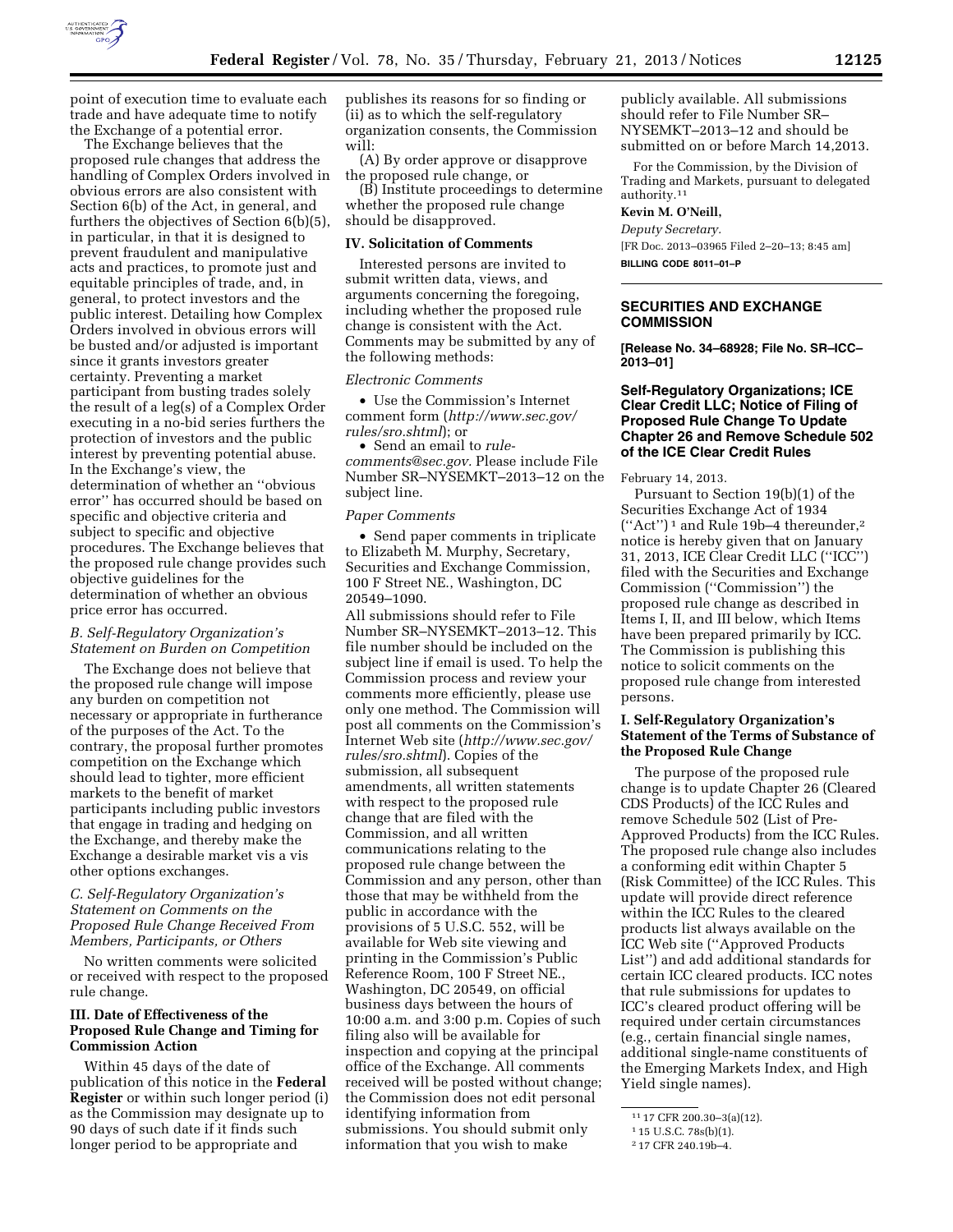ICC proposes to amend Chapter 26 of its rules to update the definitions of Eligible CDX.NA Untranched Index (Rule 26A–102), Eligible SNAC Reference Entities (Rule 26B–102), Eligible SNAC Reference Obligations (Rule 26B–102), Eligible CDX.EM Untranched Index (Rule 26C–102), Eligible SES Reference Entities (Rule 26D–102) and Eligible SES Reference Obligations (Rule 26D–102) to include the requirement that the products must be determined by ICC to be eligible.

ICC proposes to amend Chapter 26 of its rules to update the definitions of List of Eligible CDX.NA Untranched Indexes (Rule 26A–102), List of Eligible SNAC Reference Entities (Rule 26B–102), List of Eligible CDX.EM Untranched Indexes (Rule 26C–102) and List of Eligible SES Reference Entities (Rule 26D–102) to include the reference that the Approved Products List will be maintained, updated and published on the ICC Web site.

ICC proposes to amend Chapter 26 of its rules to add the definition of Eligible SNAC Sector in Rule 26B–102 of the ICC Rules. The listed Eligible SNAC Sectors are: Basic Materials, Consumer Goods, Consumer Services, Energy, Financials, Healthcare, Industrials, Technology, Telecommunications Services, and Utilities. The requirement to list the Eligible SNAC Sector on the List of Eligible SNAC Reference Entities is also added to the definition of List of Eligible SNAC Reference Entities in Rule 26B–102.

ICC proposes to amend Chapter 26 of its rules to include within the definition of List of Eligible SES Reference Entities in Rule 26D–102 the requirement to list the Sector, Government, in the List of Eligible SES Reference Entities.

ICC proposes to remove Schedule 502 from the ICC Rules as Schedule 502 provides information available in the Approved Products List on the ICC Web site. The Approved Products List provides the information currently available in Schedule 502 as well as all additional product information listed in the definitions of List of Eligible CDX.NA Untranched Indexes (Rule 26A–102), List of Eligible SNAC Reference Entities (Rule 26B–102), List of Eligible CDX.EM Untranched Indexes (Rule 26C–102) and List of Eligible SES Reference Entities (Rule 26D–102).

ICC proposes to make one conforming amendment to Chapter 5 of its rules, specifically Rule 502(a), to change a reference to Schedule 502 of the ICC Rules to reference the Approved Products List on the ICC Web site.

## **II. Self-Regulatory Organization's Statement of the Purpose of, and Statutory Basis for, the Proposed Rule Change**

In its filing with the Commission, ICC included statements concerning the purpose of, and basis for, the proposed rule change and discussed any comments it received on the proposed rule change. The text of these statements may be examined at the places specified in Item IV below. ICC has prepared summaries, set forth in sections A, B, and C below, of the most significant aspects of these statements.

## *A. Self-Regulatory Organization's Statement of the Purpose of, and Statutory Basis for, the Proposed Rule Change*

The proposed changes to the ICC Rules will provide direct reference within the ICC Rules to the cleared products list available on the ICC Web site and add additional standards for certain ICC cleared products. The proposed rule changes do not require any changes to the ICC risk management framework including the ICC margin methodology, guaranty fund methodology, pricing parameters and pricing model.

Section 17A(b)(3)(F) of the Act 3 requires, among other things, that the rules of a clearing agency be designed to promote the prompt and accurate clearance and settlement of securities transactions and, to the extent applicable, derivative agreements, contracts, and transactions. ICC believes that the proposed rule change is consistent with the requirements of the Act and the rules and regulations thereunder applicable to ICC, in particular, Section  $17(A)(b)(3)(F)$ ,<sup>4</sup> because ICC believes that providing direct reference within the ICC Rules to the Approved Products List available on the ICC Web site and adding additional standards for certain ICC cleared products will facilitate the prompt and accurate settlement of swaps and contribute to the safeguarding of securities and funds associated with swap transactions which are in the custody or control of ICC or for which it is responsible. ICC is updating Chapters 5 and 26 and Schedule 502 of the ICC Rules to provide direct reference to the Approved Products List available on the ICC Web site and to add additional standards for certain ICC cleared products in order to assure Clearing Participants are informed of the ICC approved products.

### *B. Self-Regulatory Organization's Statement on Burden on Competition*

ICC does not believe the proposed rule change would have any impact, or impose any burden, on competition.

## *C. Self-Regulatory Organization's Statement on Comments on the Proposed Rule Change Received From Members, Participants or Others*

Written comments relating to the proposed rule change have not been solicited or received. ICC will notify the Commission of any written comments received by ICC.

## **III. Date of Effectiveness of the Proposed Rule Change and Timing for Commission Action**

Within 45 days of the date of publication of this notice in the **Federal Register** or within such longer period up to 90 days (i) as the Commission may designate if it finds such longer period to be appropriate and publishes its reasons for so finding or (ii) as to which the self-regulatory organization consents, the Commission will:

(A) By order approve or disapprove the proposed rule change or

(B) Institute proceedings to determine whether the proposed rule change should be disapproved.

### **IV. Solicitation of Comments**

Interested persons are invited to submit written data, views, and arguments concerning the foregoing, including whether the proposed rule change is consistent with the Act. Comments may be submitted by any of the following methods:

#### *Electronic Comments*

• Use the Commission's Internet comment form (*[http://www.sec.gov/](http://www.sec.gov/rules/sro.shtml)  [rules/sro.shtml](http://www.sec.gov/rules/sro.shtml)*); or

• Send an email to *[rule](mailto:rule-comments@sec.gov)[comments@sec.gov.](mailto:rule-comments@sec.gov)* Please include File Number SR–ICC–2013–01 on the subject line.

#### *Paper Comments*

• Send paper comments in triplicate to Elizabeth M. Murphy, Secretary, Securities and Exchange Commission, 100 F Street NE., Washington, DC 20549–1090.

All submissions should refer to File Number SR–ICC–2013–01. This file number should be included on the subject line if email is used. To help the Commission process and review your comments more efficiently, please use only one method. The Commission will post all comments on the Commission's Internet Web site (*[http://www.sec.gov/](http://www.sec.gov/rules/sro.shtml)  [rules/sro.shtml](http://www.sec.gov/rules/sro.shtml)*). Copies of the submission, all subsequent

<sup>3</sup> 15 U.S.C. 78q–1(b)(3)(F).

<sup>4</sup> 15 U.S.C. 78q–1(b)(3)(F).